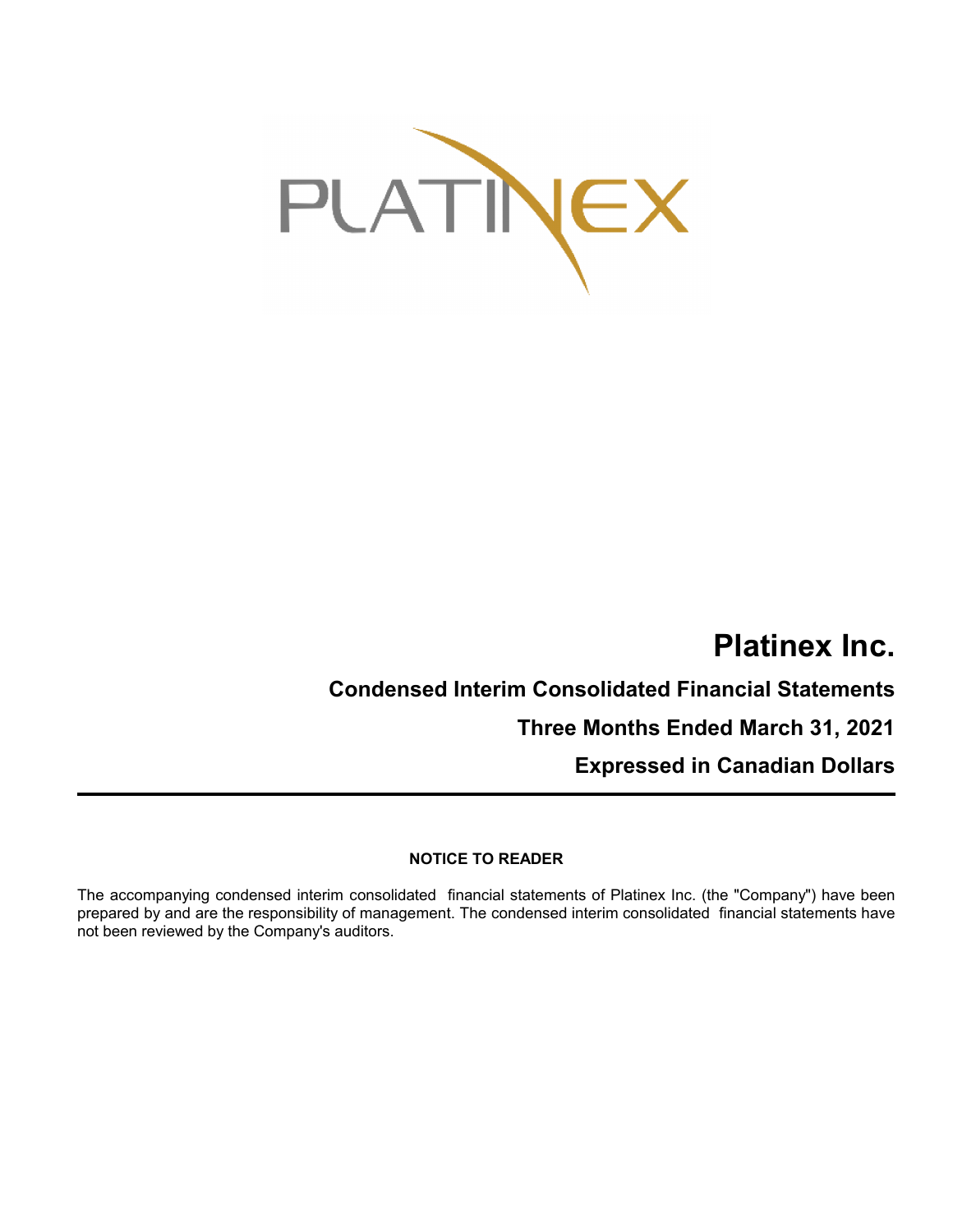## **Condensed Interim Consolidated Statements of Financial Position Expressed in Canadian Dollars As at As at March 31, December 31, 2021 2020 Current assets** Cash **\$ 1,144,155** \$ 1,393,872 HST receivable **18,490** 30,327 Prepaid expenses **84,741 88,286** 84,741 **Total current assets 1,250,931** 1,508,940 **Non-current assets** Exploration and evaluation assets (note 3) **1,225,636** 1,173,540 Equipment **412** 549 **Total non-current assets 1,226,048** 1,174,089 **Total assets \$ 2,476,979** \$ 2,683,029 **LIABILITIES AND SHAREHOLDERS' EQUITY Current liabilities** Accounts payable and accrued liabilities (note 8) **\$ 205,111** \$ 247,841 **Total current liabilities 205,111** 247,841 Loan payable (note 4) **40,000** 40,000 **40,000** 40,000 **40,000** 40,000

**Platinex Inc.**

| <b>Total liabilities</b>                   | 245.111        | 287,841        |
|--------------------------------------------|----------------|----------------|
|                                            |                |                |
| <b>Shareholders' equity</b>                |                |                |
| Share capital (note 5)                     | 10,561,180     | 10,525,580     |
| Share warrant reserve (note 6)             | 1,639,328      | 1,654,928      |
| Contributed surplus (note 7)               | 1,863,166      | 1.660.351      |
| Accumulated deficit                        | (11, 831, 806) | (11, 445, 671) |
| <b>Total shareholders' equity</b>          | 2,231,868      | 2,395,188      |
| Total liabilities and shareholders' equity | 2,476,979<br>S | 2,683,029      |

Nature of operations and going concern (note 1) Commitments and contingencies (note 10) Subsequent events (note 11)

**ASSETS**

The accompanying notes are an integral part of these condensed interim consolidated financial statements.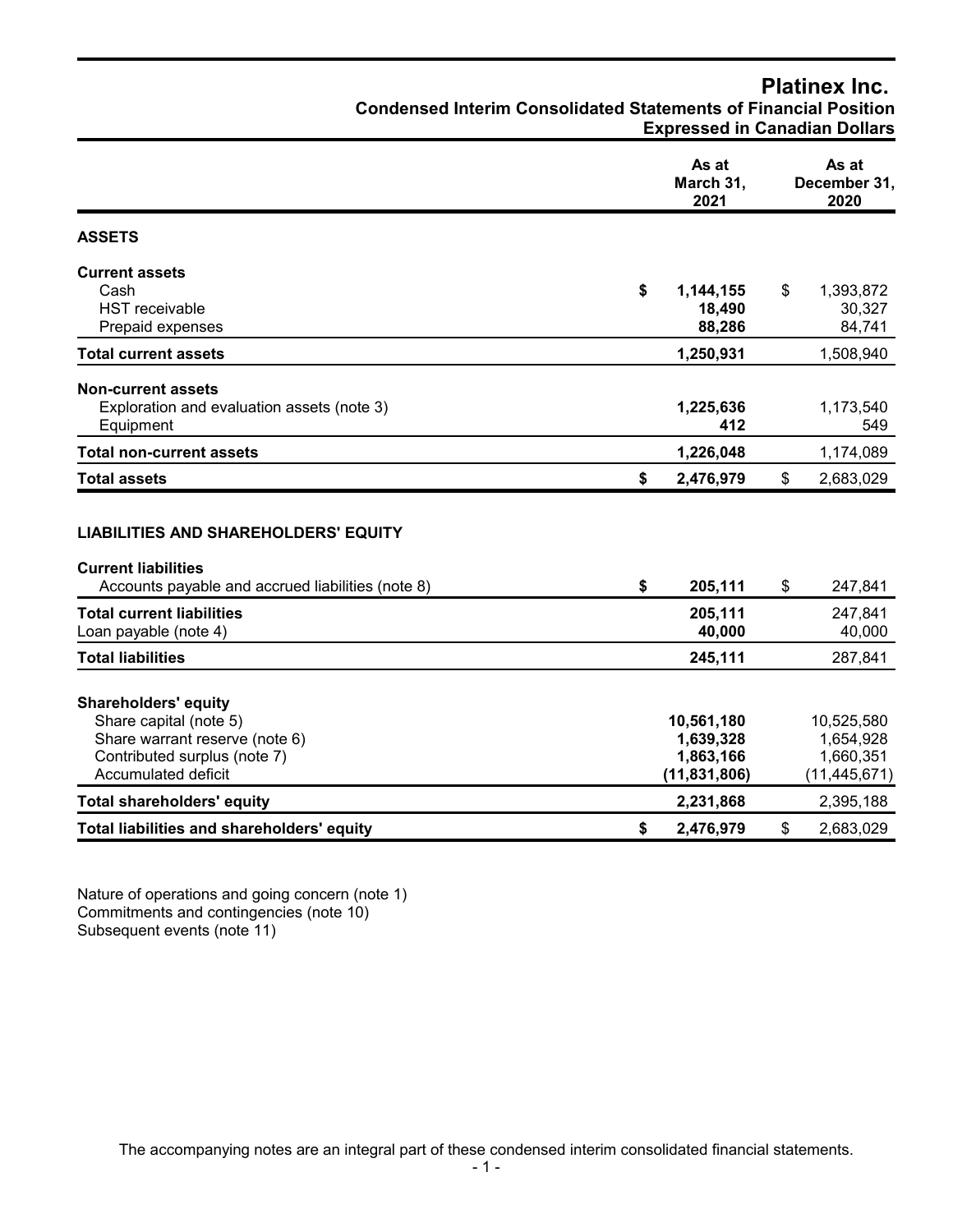## **Platinex Inc. Condensed Interim Consolidated Statements of Loss and Comprehensive Loss Expressed in Canadian Dollars**

|                                                                          |                       | March 31, | <b>Three Months Ended</b> |
|--------------------------------------------------------------------------|-----------------------|-----------|---------------------------|
|                                                                          | 2021                  |           | 2020                      |
| <b>Expenses</b>                                                          |                       |           |                           |
| Professional fees (note 8)                                               | \$<br>27,025          | -\$       | 12,661                    |
| Consulting fees                                                          | 37,027                |           | 4,571                     |
| Depreciation                                                             | 137                   |           | 103                       |
| Investor relations                                                       | 72,211                |           |                           |
| Management fees and salaries (note 8)                                    | 22,750                |           | 20,250                    |
| Office and general                                                       | 21,937                |           | 4,734                     |
| Rent (note 8)                                                            | 1,500                 |           | 1,500                     |
| Regulatory and transfer agent fees                                       | 733                   |           | 4,914                     |
| Share based payments (notes 7 and 8)                                     | 202,815               |           |                           |
| Net loss and comprehensive loss for the period                           | \$<br>$(386, 135)$ \$ |           | (48, 733)                 |
| Basic and diluted loss per share                                         | \$<br>$(0.00)$ \$     |           | (0.00)                    |
| Weighted average number of common shares outstanding - basic and diluted | 156,034,774           |           | 102,122,619               |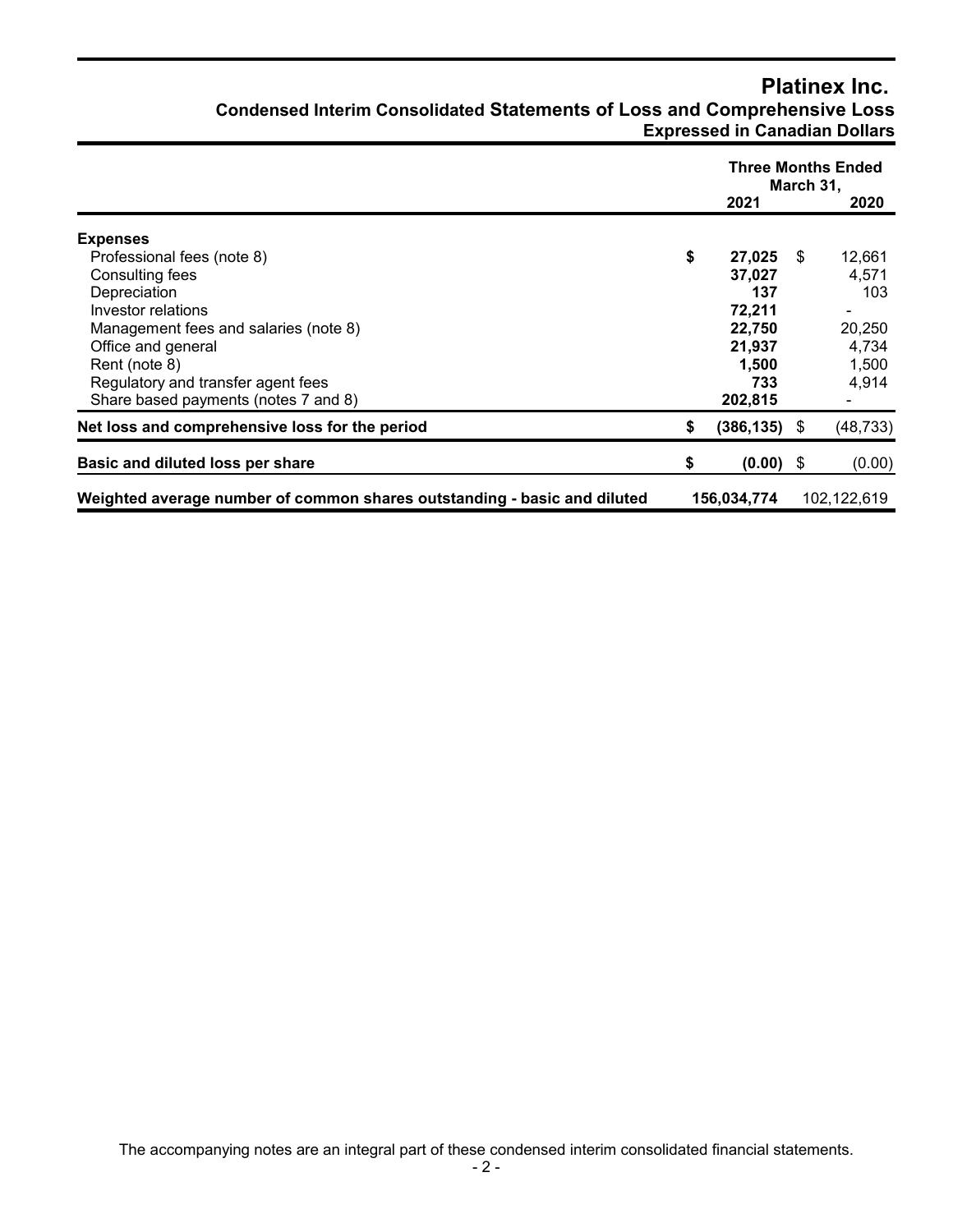## **Platinex Inc. Condensed Interim Consolidated Statements of Cash Flows Expressed in Canadian Dollars**

|                                                                             |                       | <b>Three Months Ended</b><br>March 31, |           |
|-----------------------------------------------------------------------------|-----------------------|----------------------------------------|-----------|
|                                                                             | 2021                  |                                        | 2020      |
| <b>Operating activities</b>                                                 |                       |                                        |           |
| Net loss for the period                                                     | \$<br>$(386, 135)$ \$ |                                        | (48, 733) |
| Adjustments to reconcile net loss to net cash used in operating activities: |                       |                                        |           |
| Depreciation                                                                | 137                   |                                        | 103       |
| Share based payments                                                        | 202,815               |                                        |           |
| Changes in non-cash working capital items:                                  |                       |                                        |           |
| <b>HST</b> receivable                                                       | 11,837                |                                        | 1         |
| Prepaid expenses                                                            | (3, 545)              |                                        | 1,610     |
| Accounts payable and accrued liabilities                                    | (42, 730)             |                                        | 20,902    |
| Net cash used in operating activities                                       | (217, 621)            |                                        | (26, 117) |
| <b>Investing activities</b>                                                 |                       |                                        |           |
| Expenditures for exploration and evaluation assets                          | (52,096)              |                                        |           |
| Net cash used in investing activities                                       | (52,096)              |                                        |           |
| <b>Financing activities</b>                                                 |                       |                                        |           |
| Proceeds from common shares issued                                          | 20,000                |                                        | 33,000    |
| Net cash provided by financing activities                                   | 20,000                |                                        | 33,000    |
| Net change in cash                                                          | (249, 717)            |                                        | 6,883     |
| Cash, beginning of period                                                   | 1,393,872             |                                        | 1,154     |
| Cash, end of period                                                         | \$1,144,155           | \$                                     | 8,037     |
|                                                                             |                       |                                        |           |
| <b>Supplemental information</b>                                             |                       |                                        |           |
| Fair value of warrants exercised                                            | \$<br>15,600          | \$                                     |           |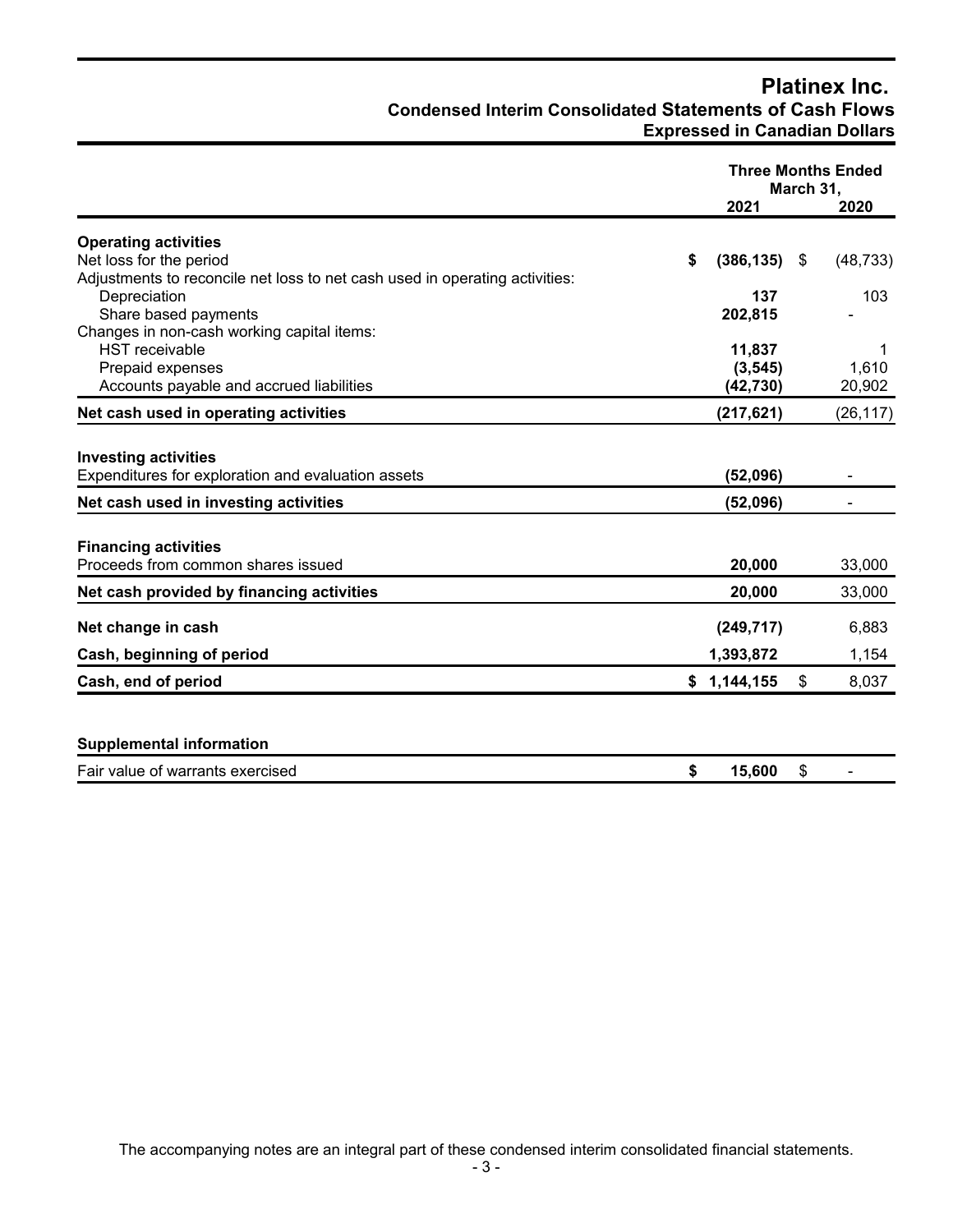## **Platinex Inc. Condensed Interim Consolidated Statements of Changes in Shareholders' Equity (Deficiency) Expressed in Canadian Dollars**

|                                                                                                                                                                            |    | <b>Share</b><br>Capital |    | <b>Share</b><br><b>Warrant</b><br><b>Reserve</b> | <b>Contributed</b><br><b>Surplus</b> | <b>Accumulated</b><br><b>Deficit</b>  |      | Total                                        |
|----------------------------------------------------------------------------------------------------------------------------------------------------------------------------|----|-------------------------|----|--------------------------------------------------|--------------------------------------|---------------------------------------|------|----------------------------------------------|
| Balance, December 31, 2019<br>Net loss and comprehensive loss for the period<br>Common shares issued for cash (note 5(b)(i)(ii))<br>Expiry of stock options                | S. | 8,272,886<br>22,000     | S. | 590,391<br>11,000                                | \$1,326,806<br>(51, 057)             | \$(10,674,059)<br>(48, 733)<br>51,057 | - 56 | (483, 976)<br>(48, 733)<br>33,000            |
| Balance, March 31, 2020                                                                                                                                                    | S. | 8,294,886               | S  | 601,391                                          | \$1,275,749                          | \$(10,671,735)                        | -56  | (499, 709)                                   |
| Balance, December 31, 2020<br>Net loss and comprehensive loss for the period<br>Common shares issued for the exercise of warrants (note 5(b)(iii))<br>Share based payments | S. | 10,525,580<br>35,600    |    | \$1,654,928<br>(15,600)                          | \$1,660,351<br>202.815               | \$(11, 445, 671)<br>(386, 135)        | S.   | 2,395,188<br>(386, 135)<br>20,000<br>202,815 |
| Balance, March 31, 2021                                                                                                                                                    |    | \$10,561,180            |    | \$1,639,328                                      | \$1,863,166                          | \$(11,831,806)                        | S.   | 2,231,868                                    |

The accompanying notes are an integral part of these condensed interim consolidated financial statements.

- 4 -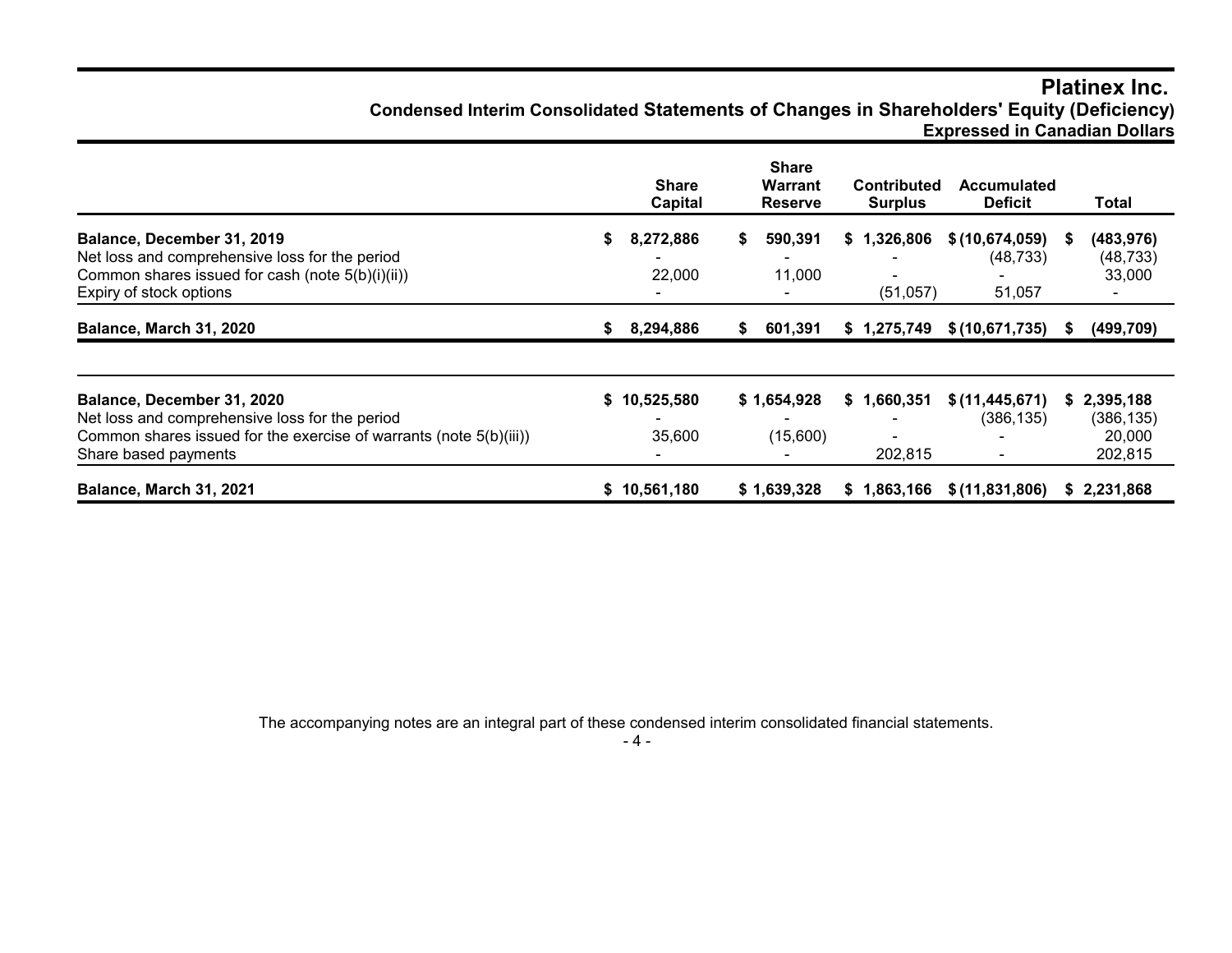#### **1. NATURE OF OPERATIONS AND GOING CONCERN**

Platinex Inc., which together with its subsidiaries is collectively referred to as the "Company" or "Platinex", is a Canadian company whose business activity is the exploration and evaluation of mineral properties in Canada. Platinex was incorporated under the Ontario Business Corporations Act on August 12, 1998.

Until March 22, 2017, the Company was listed on the TSX Venture Exchange, having the symbol PTX-V, as a Tier 2 mining issuer. Effective March 23, 2017, the Company is listed on the Canadian Securities Exchange, having the symbol PTX. The address of the Company's corporate office and principal place of business is 807-20 William Roe Blvd., Newmarket, Ontario, L3Y 5V8, Canada.

These condensed interim consolidated financial statements were approved and authorized for issue by the Board of Directors on May 28, 2021.

For the three months ended March 31, 2021, the Company generated a net loss of \$386,135 (three months ended March 31, 2020 - \$48,733), has an accumulated deficit of \$11,831,806 as at March 31, 2021 (December 31, 2020 - \$11,445,671) and has negative cash flow from operations amounting to \$217,621 for (three months ended March 31, 2020 - \$26,117).

Management estimates that the funds available as at March 31, 2021 may not be sufficient to meet the Company's obligations and budgeted expenditures through December 31, 2021. The Company will have to raise additional funds to continue operations. The Company is pursuing financing alternatives to fund its operations and to continue its activities as a going concern. Although there is no assurance that the Company will be successful in these actions, management is confident that it will be able to secure the necessary financing through the issuance of new debt and equity.

Commencing in March 2020, the outbreak of the novel strain of coronavirus known as "COVID-19" has resulted in governments worldwide enacting emergency measures to combat the spread of the virus. These measures, which include the implementation of travel bans, self-imposed quarantine periods and social distancing, have caused material disruption to businesses globally resulting in an economic slowdown. Global equity markets have experienced significant volatility and weakness. Governments and central banks have reacted with significant monetary and fiscal interventions designed to stabilize economic conditions. The duration and impact of the COVID-19 pandemic is unknown at this time, as is the efficacy of the government and central bank interventions. It is not possible to reliably estimate the length and severity of these developments and the impact on the financial results and condition of the Company.

Although these condensed interim consolidated financial statements have been prepared using International Financial Reporting Standards ("IFRS") applicable to a going concern, the above-noted events and conditions indicate a material uncertainty which may cast significant doubt on the Company's ability to continue as a going concern.

These condensed interim consolidated financial statements do not reflect the adjustments to the carrying amounts of assets and liabilities, to the reported expenses and to the financial position classifications that would be necessary if the going concern assumption was inappropriate. These adjustments could be material.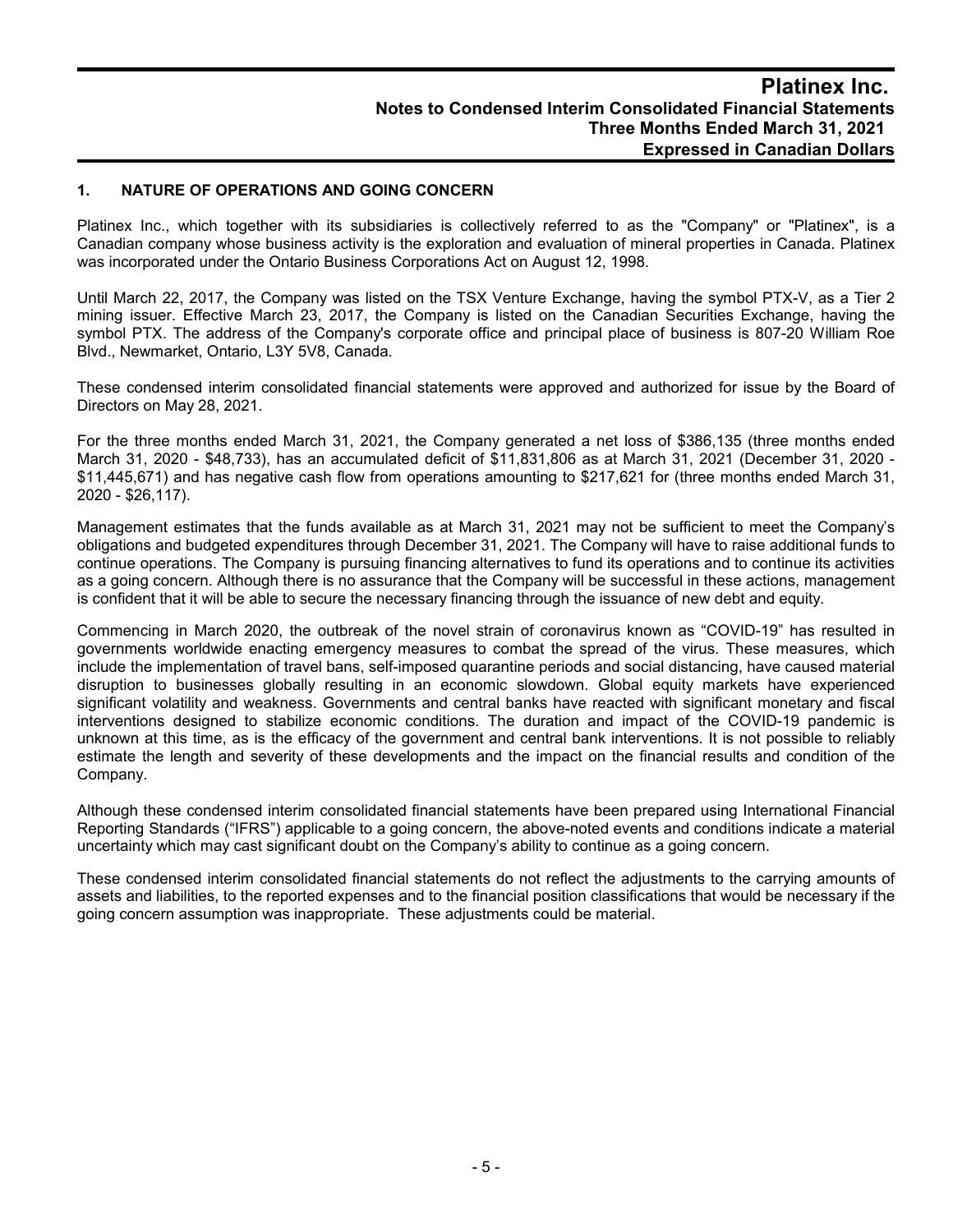#### **2. BASIS OF PREPARATION**

#### *Basis of Presentation and Measurement*

These condensed interim consolidated financial statements have been prepared in accordance with International Accounting Standard 34 Interim Financial Reporting ("IAS 34") as issued by the International Accounting Standards Board ("IASB") and under the historical cost method, except for certain financial instruments measured at fair value.

These condensed interim consolidated financial statements should be read in conjunction with the Company's annual consolidated financial statements for the years ended December 31, 2020 and 2019 which have been prepared in accordance with IFRS as issued by the IASB. The accounting policies and methods adopted are consistent with those disclosed in the Company's consolidated financial statements for the years ended December 31, 2020 and 2019, except as noted below. Any subsequent changes to IFRS that are given effect in the Company's annual financial statements for the year ending December 31, 2021 could result in restatement of these unaudited condensed interim financial statements.

The preparation of financial statements in conformity with IFRS requires the use of certain critical accounting estimates. It also requires management to exercise its judgment in the process of applying the group's accounting policies. The areas involving a higher degree of judgment or complexity, or areas where assumptions and estimates are significant to the condensed interim consolidated financial statements are disclosed in the Company's consolidated financial statements as at and for the years ended December 31, 2020 and 2019.

#### Accounting standards effective for future periods

There are no IFRS or IFRIC interpretations that are not yet in effect that are currently expected to have a material impact on the Company.

#### **3. EXPLORATION AND EVALUATION ASSETS**

|                                                      | <b>Shining Tree</b> |  |  |  |  |  |
|------------------------------------------------------|---------------------|--|--|--|--|--|
| <b>Balance at December 31, 2019</b>                  | S                   |  |  |  |  |  |
| Option payment - shares and warrants                 | 960,000             |  |  |  |  |  |
| <b>Exploration costs</b>                             | 213,539             |  |  |  |  |  |
|                                                      |                     |  |  |  |  |  |
| <b>Balance at December 31, 2020</b>                  | 1,173,540           |  |  |  |  |  |
| Royalty payment received<br><b>Exploration costs</b> | (12,500)<br>64,596  |  |  |  |  |  |
| Balance at March 31, 2021                            | 1.225.636           |  |  |  |  |  |

#### Shining Tree Property, Ontario

In 2011, the Company vested an option agreement with Skead Holdings Ltd. ("Skead"), with respect to 139 claim units (5,680 acres or 2,299 ha), situated in Churchill, MacMurchy and Asquith Townships in Ontario (the "Shining Tree property"). In March, 2018, the Company settled a cumulative overdue advance royalty payment by issuance of 292,307 common shares to Skead in connection with the Shining Tree property. The settlement comprised an aggregate amount of \$73,000, which included a \$35,000 cash payment. The Company now holds a 100% interest in the claims subject to a 3% NSR and advance royalty payments of \$10,000 per year commencing in April 2019. Advance royalty payments for 2019 and 2020 have been paid.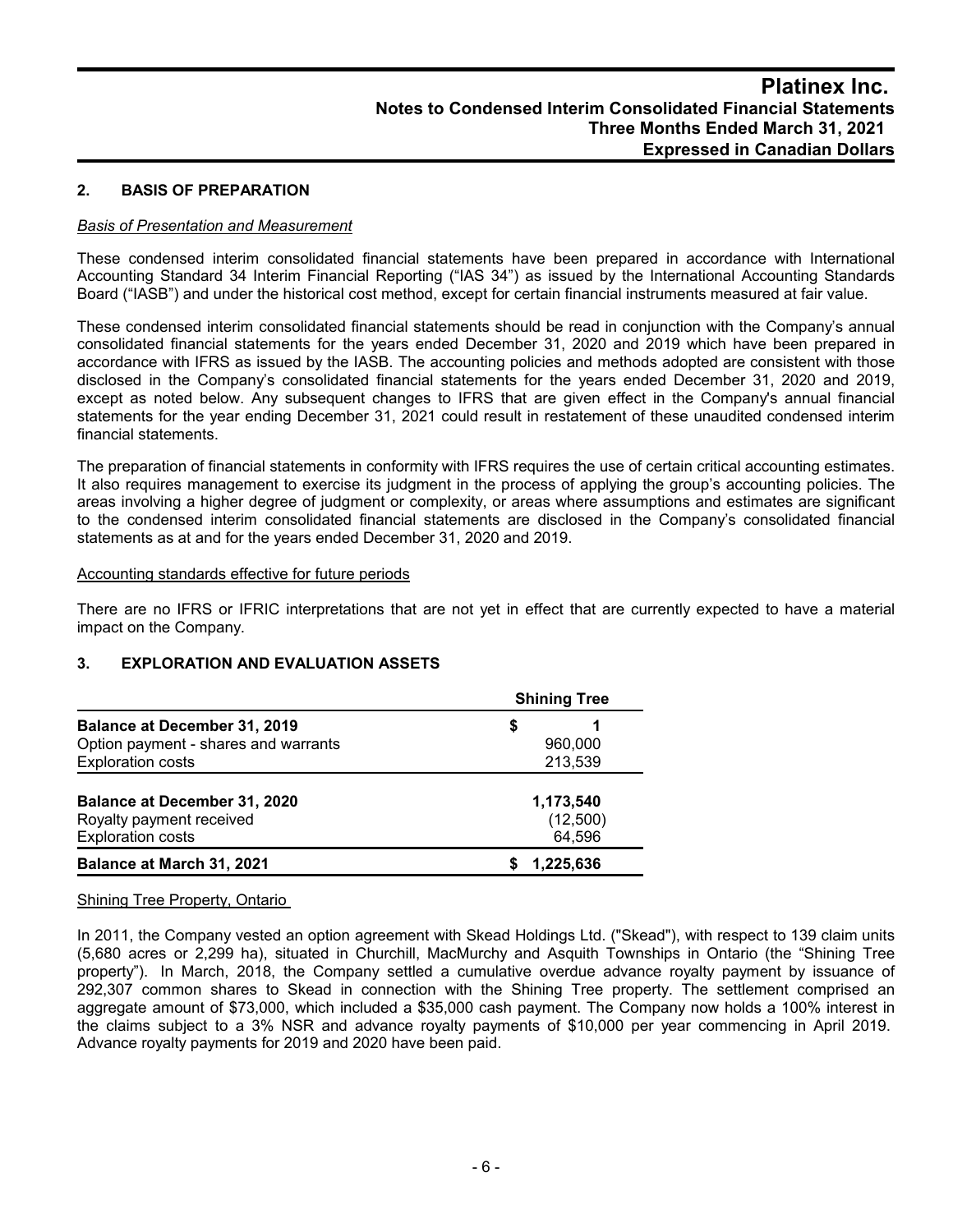#### **3. EXPLORATION AND EVALUATION ASSETS (Continued)**

#### Shining Tree Property, Ontario (continued)

Further Platinex may eliminate the requirement for future advance royalty payments by making a one-time advance royalty payment of \$100,000. Two thirds of the 3% NSR may be reduced by payment of: \$75,000 for each one-quarter percent for the first one-half percent; \$150,000 for each one-quarter percent for the second one-half percent; \$250,000 for each one-quarter percent for the third one-half per cent, and; \$400,000 for each one-quarter percent for the final one-half percent (\$1.75 million in aggregate). If Skead wishes to sell the residual royalty interest the Company retains a right of first refusal to purchase the NSR. On May 10, 2012, the Company acquired a lease (40 acres, 16 ha) from Gary John McBride for 200,000 shares of the Company. The lease is central to the Shining Tree property.

The Company entered into two agreements in August 2016 and a further five agreements in November 2016, January 2017, March 2017, April 2017 and June 2017 and staked claims in December 2016 which significantly expanded the size and potential of its Shining Tree gold property. Platinex has entered into an option agreement with Skead and Ashley Gold Mines Limited, with respect to certain claims situated in Churchill, MacMurchy and Asquith Townships, in Ontario. Platinex has the right to acquire a 100% interest in the 54 claim units and a 50% interest in a further 8 claim units (991 ha or 2,480 acres), subject to a 2% NSR, by issuing 200,000 shares of Platinex (issued in 2016), and by making cash payments (or share equivalent) of \$95,000 and by incurring property expenditures of \$500,000 during the ensuing four-year period to August 17, 2020 (the "Skead-Ashley option"). The Skead-Ashley option was in arrears by \$30,000 (subsequently settled, see below). Platinex also entered into an agreement with two prospectors to purchase a 100% interest in four claims comprising 20 claim units (320 ha or 800 acres) in Churchill, MacMurchy and Asquith Townships, in Ontario by issuing 400,000 shares of Platinex (issued in 2016). Platinex subsequently entered into five agreements with one prospector to purchase a 100% interest in: ten claims comprising 70 claim units (1,120 ha or 2,800 acres) for 398,000 shares on November 3, 2016 (issued in 2016); four claims comprising 43 claim units (688 ha. or 1,720 acres) for 71,429 shares on January 25, 2017; eight claims comprising 96 claim units (1,536 ha or 3,840 acres) for 86,705 shares on March 30, 2017; 21 claims comprising 267 claim units (4,272 ha or 10,680 acres) for 391,250 shares on April 20, 2017 and 9 claims comprising 127 claim units (2,032 ha or 5,080 acres) for \$5,000 and 436,190 shares on June 20, 2017. Platinex also staked claims comprising 45 claim units (720 ha or 1,800 acres). Six claim units were subsequently included in the Skead Agreement. On December 12, 2017, the Company issued 138,888 shares to Skead and Ashley Gold Mines Limited to satisfy a portion of a \$25,000 option payment on the Skead-Ashley option.

In January and March 2019, the following amendments were made to the Skead-Ashley option agreement:

- (i) The \$25,000 option in arrears was increased to \$30,000 and due on January 18, 2019 through the issuance of shares (issued);
- (ii) Final option payment of \$30,000 (payable in cash) due August 1, 2019; (amended see below)
- (iii) Year 3 expenditures of \$150,000 due on or before August 17, 2020; (amended see below)
- (iv) Year 4 expenditures of \$200,000 due on or before August 17, 2021. (amended see below)

On April 12, 2019, the Company closed a transaction for the assignment of its ownership rights, under an option agreement with Skead and Ashley Gold Mines Limited with respect to a 50% interest in claim L4212960, to Goldeye Explorations Ltd., a subsidiary of Treasury Metals Inc. The terms include proceeds of \$25,000 received in cash and a 1% NSR royalty on 50% of the claim. The residual requirements of Platinex under the Skead-Ashley option were accordingly amended to:

- (i) Final option payment of \$28,000 (paid);
- (ii) Year 3 expenditures of \$140,000 due on or before August 17, 2020; (waived)
- (iii) Year 4 expenditures of \$186,667 due on or before August 17, 2021.(completed)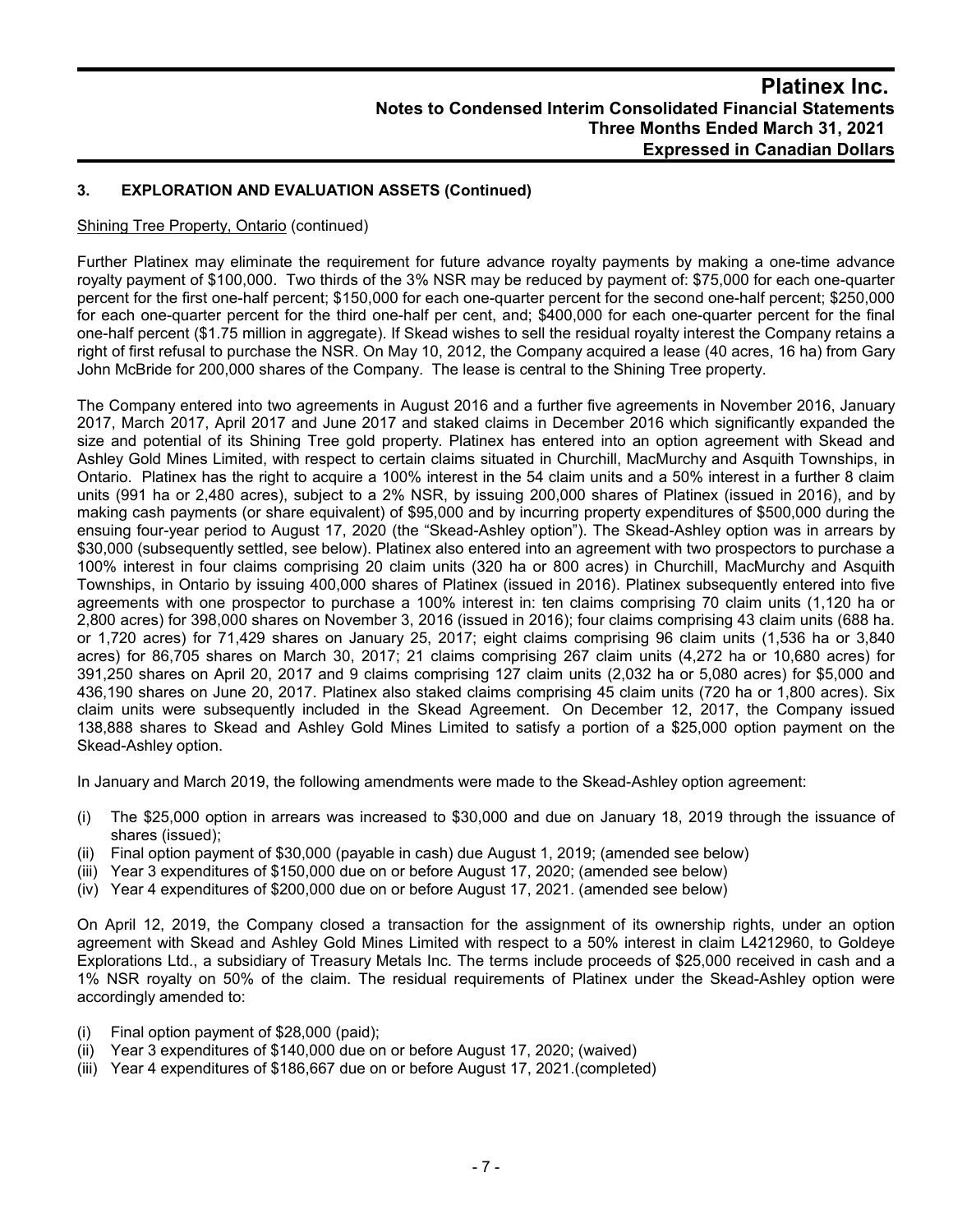#### **3. EXPLORATION AND EVALUATION ASSETS (Continued)**

#### Shining Tree Property, Ontario (continued)

On October 28, 2019, the Company announced that it had entered into two Letters of Intent to acquire two prospective claim groups adjoining its Shining Tree property in Churchill and MacMurchy Townships, Ontario.

The first Letter of Intent ('LOI') with Skead is with respect to 19 cell claims and one fractional claim. It is intended to include these claims in an existing royalty agreement (3% NSR) with Skead and to provide Skead with staking costs of approximately \$1,000. The LOI also calls for the inclusion of two legacy claims held solely by Platinex in the Skead royalty agreement. Platinex is currently renegotiating terms to include more claim units in the agreement with Skead, but exclude the two legacy claims held by Platinex.

The second LOI with a partnership represented by Joe B. Hinzer involves 8 cell claims in Churchill Township. This LOI contemplates entering into a definitive agreement to acquire 100% interest in the Dirks-Hinzer Property subject to an agreed royalty, reimbursement for past exploration and completion of a favourable due diligence by Platinex. Terms are being negotiated whereby Platinex would provide a purchase payment of shares of Platinex for the 8 cell unit property, include up to a 2% NSR and undertake to do further exploration on the property.

For the year ended December 31, 2019, the Company assessed the impairment indicators under IFRS 6 and has recorded a write-down of \$96,723 due to the lack of budgeted resources available and committed to the property.

On July 24, 2020, the Company announced that pursuant to the terms of the mining investment agreement (the "Purchase Agreement") dated July 15, 2020 between the Company, Treasury Metals Inc. ("Treasury") and its whollyowned subsidiary Goldeye Explorations Limited, the Company has acquired an aggregate of 208 unpatented mining claims located in the Shining Tree District, Northern Ontario (the "Mining Claims") and three net smelter royalties (the "Royalties").

In consideration for acquiring the Mining Claims and the Royalties (the "Acquisition"), Platinex issued to Treasury 12,500,000 common shares ("Consideration Shares") of Platinex and 5,000,000 non-transferable common share purchase warrants ("Consideration Warrants") of Platinex. Each Consideration Warrant entitles Treasury to purchase one common share of Platinex at a price of \$0.05 per share for a period of 24 months from the date of issue. If Treasury exercises the Consideration Warrants on or before September 1, 2020, it will receive an additional nontransferable common share purchase warrant (a "Secondary Warrant") for each Consideration Warrant exercised. Each Secondary Warrant entitles the holder to purchase one common share of Platinex at a price of \$0.20 per share for a period of 24 months from the date of the closing of the Acquisition. The Secondary Warrants provide that Treasury shall not exercise the Secondary Warrants if such exercise would result in it owning 20% or more of the issued and outstanding common shares of Platinex.

The Consideration Shares were valued at \$750,000 based on the share price on July 15, 2020. The Consideration Warrants issued were assigned an aggregate fair value of \$210,000 using the Black-Scholes option pricing model with the following assumptions: share price of \$0.06, dividend yield 0%, expected volatility 194%, risk-free rate of return 0.27% and expected life of 2 years.

The parties have agreed that the Consideration Shares will be placed in a voluntary escrow agreement, with 25% (3,125,000 Consideration Shares) to be released on the 12<sup>th</sup>, 15<sup>th</sup>, 18<sup>th</sup> and 24<sup>th</sup> month anniversaries of the closing of the Acquisition. Treasury has agreed to support and vote for the recommendations of the Company's management at all shareholder meetings of the Company held during the time that the Consideration Shares are held in escrow. As at December 31, 2020, 12,500,000 Consideration Shares were held in escrow.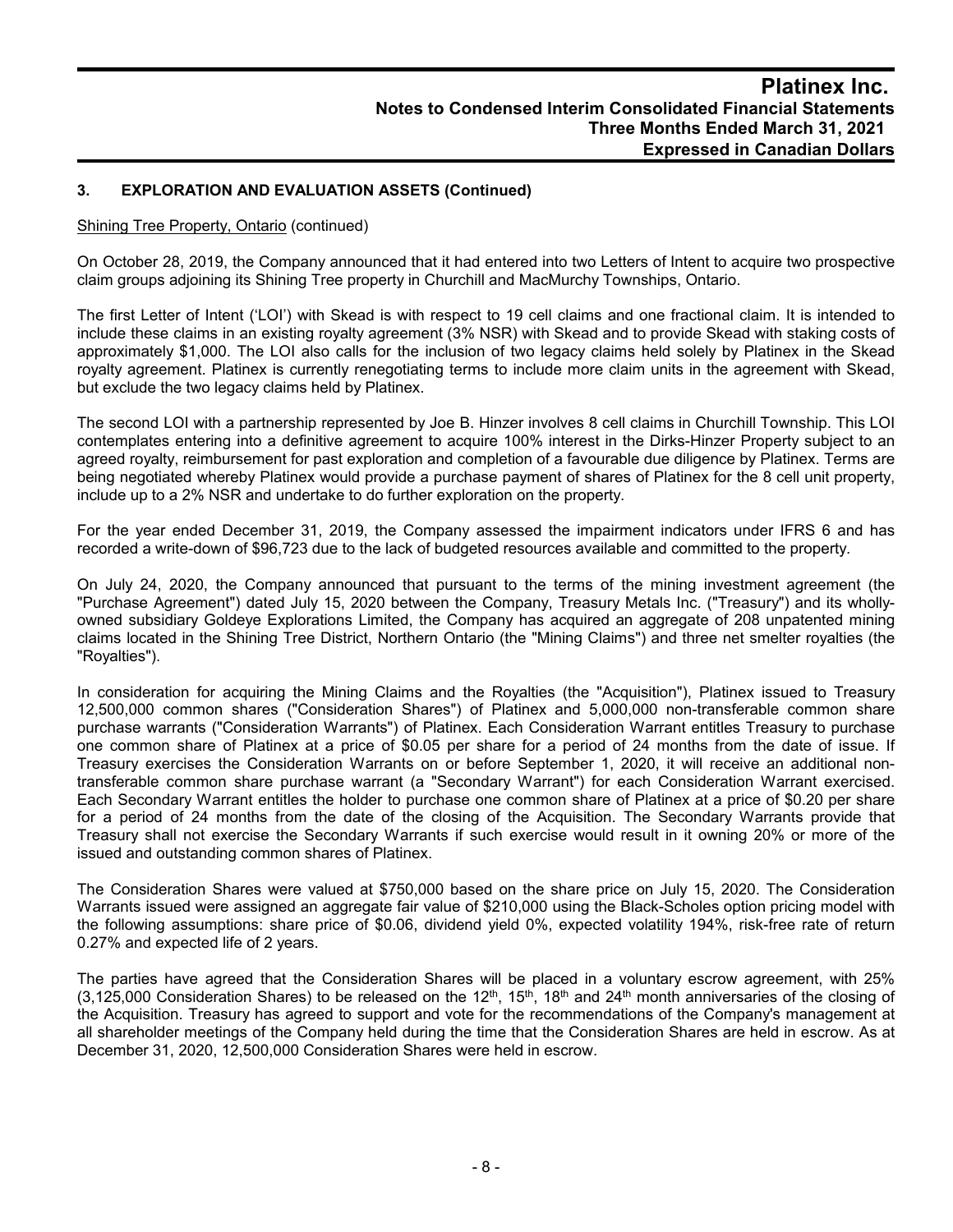#### **3. EXPLORATION AND EVALUATION ASSETS (Continued)**

#### Shining Tree Property, Ontario (continued)

The Royalties consist of a 100% interest in three royalty agreements, consisting of (i) a 2% net smelter royalty in respect of the Sonia-Puma Property held by Minera Goldeye Chile Limitada (which has been acquired by Newmont Goldcorp); (ii) a 1% net smelter royalty in respect of nine mineral claims forming part of the McFaulds Lake Project held by AurCrest Resources Inc.; and (iii) a 2% net smelter royalty in respect of 29 mineral claims located in MacMurchy Township, Ontario held by Golden Harp Resources Inc.

Pursuant to the terms of the Purchase Agreement, Treasury has agreed to exercise a minimum of 3,000,000 Consideration Warrants on or before September 1, 2020. Prior to September 1, 2020, Treasury exercised 3,000,000 Consideration Warrants for proceeds of \$150,000, and the 3,000,000 common shares were issued to Treasury in November 2020. In connection with the exercise of the Consideration Warrants, 3,000,000 Secondary Warrants were issued to Treasury. The 3,000,000 Secondary Warrants were assigned an aggregate fair value of \$129,000 using the Black-Scholes option pricing model with the following assumptions: share price of \$0.06, dividend yield 0%, expected volatility 202%, risk-free rate of return 0.24% and expected life of 1.87 years. The value of the Secondary Warrants was included in share capital as share issue costs. Treasury has the right to participate in future financings which may be conducted by Platinex in order to allow it to maintain its pro rata equity interest in Platinex for a period of 24 months from the closing of the Acquisition. The Purchase Agreement also provides Treasury with the right to appoint one nominee to the board of directors of Platinex for a period of two years.

On August 14, 2020, Skead Holdings Ltd and Ashley Gold Mines Limited waived the requirement for Platinex to conduct and file \$140,000 of assessment work prior to August 17, 2020. On December 4, 2020, Skead-Ashley accepted that the Year 4 expenditures had been incurred which resulted in the vesting of the option and the claims were duly registered in Platinex's name.

#### **4. LOAN PAYABLE**

In May 2020, the Company received a government guaranteed loan of \$40,000 to help with operating costs during COVID-19. The loan is interest-free until December 31, 2022. 25% of the loan amount is eligible for forgiveness provided that the Company pays back 75% of the loan on or before December 31, 2022. If the Company does not repay the loan by December 31, 2022, the loan may be converted into a 3-year term loan at an interest rate of 5%.

#### **5. SHARE CAPITAL**

a) Authorized: Unlimited number of common shares.

b) Issued:

|                                                                                                                      | Number of<br>common shares | Amount                               |
|----------------------------------------------------------------------------------------------------------------------|----------------------------|--------------------------------------|
| Balance, December 31, 2019<br>Common share issuances (i)(ii)<br>Warrants valuation (i)(ii)                           | 101,514,927<br>1,100,000   | 8,272,886<br>S<br>33,000<br>(11,000) |
| Balance, March 31, 2020                                                                                              | 102,614,927                | 8,294,886                            |
| Balance, December 31, 2020<br>Common shares issued for the exercise of warrants (iii)<br>Value of warrants exercised | 155,810,598<br>400,000     | \$10,525,580<br>20,000<br>15,600     |
| Balance, March 31, 2021                                                                                              | 156,210,598                | \$10,561,180                         |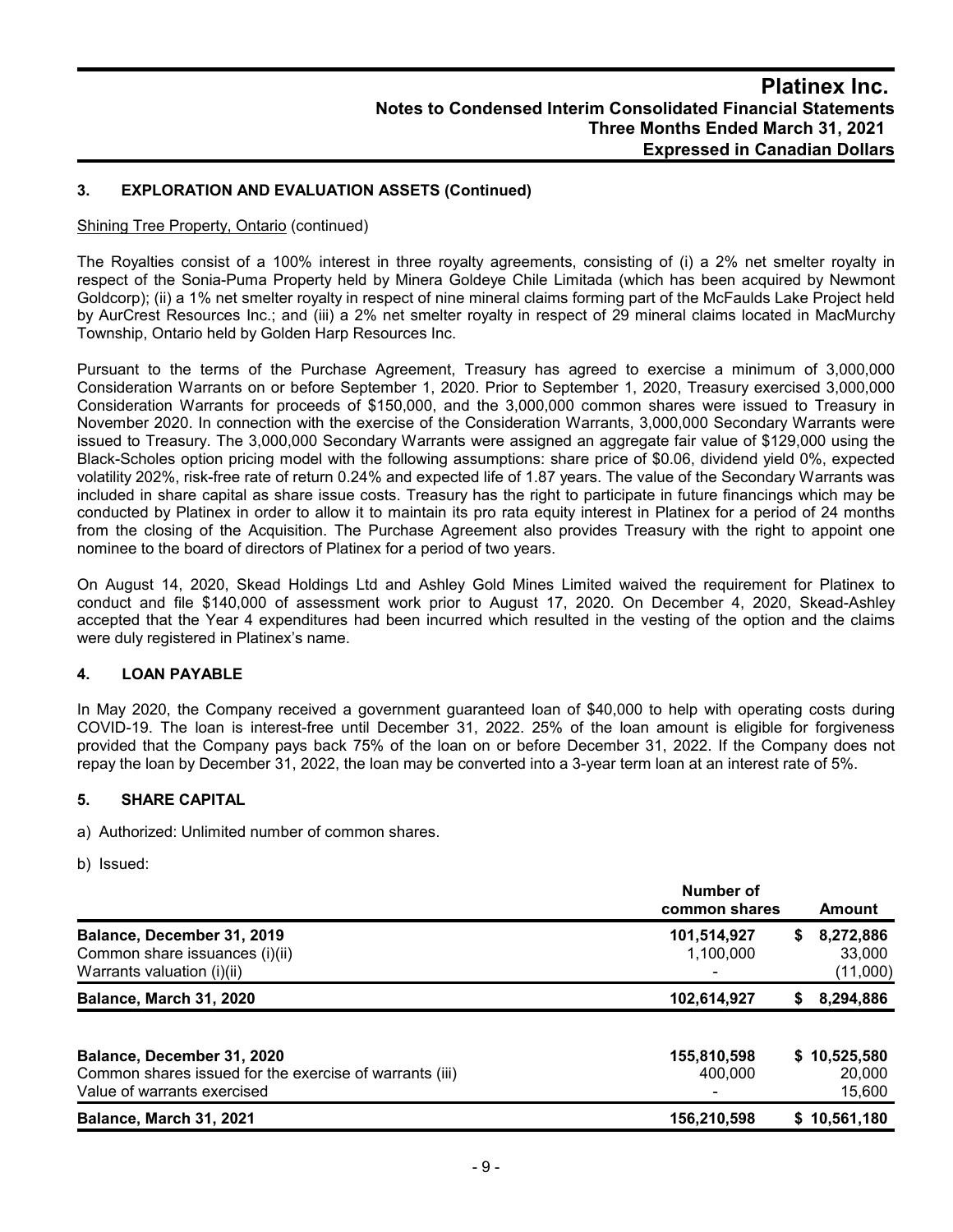#### **5. SHARE CAPITAL (Continued)**

#### **For the period ended March 31, 2020**

(i) On January 28, 2020, the Company completed a second interim closing of its non-brokered private placement of 700,000 units for aggregate gross proceeds of \$21,000. Each unit consisted of one common share and one common share purchase warrant. Each warrant entitles the holder to acquire one common share at an exercise price of \$0.075 for a period of 24 months from issuance.

The relative fair value of the warrants issued was \$7,000 using the Black-Scholes option pricing model with the following assumptions: dividend yield 0%, expected volatility 164%, risk-free rate of return 1.48% and expected life of 2 years.

(ii) On March 3, 2020, the Company completed the final closing of its non-brokered private placement of 400,000 units for aggregate gross proceeds of \$12,000. Each unit consisted of one common share and one common share purchase warrant. Each warrant entitles the holder to acquire one common share at an exercise price of \$0.075 for a period of 24 months from issuance.

The relative fair value of the warrants issued was \$4,000 using the Black-Scholes option pricing model with the following assumptions: dividend yield 0%, expected volatility 152%, risk-free rate of return 0.97% and expected life of 2 years.

#### **For the period ended March 31, 2021**

- (iii) On February 8, 2021, 400,000 warrants were exercised for gross proceeds of \$20,000.
- c) Commitment to issue shares:

During the year ended December 31, 2018, the Company entered into an agreement to settle a portion of consulting fees in common shares of the Company. As at March 31, 2021, the amount to be settled was \$59,679 and is included in accounts payable and accrued liabilities.

#### **6. WARRANTS**

The following table reflects the continuity of warrants for the periods ended March 31, 2021 and 2020:

|                                                       | Number of<br>warrants   | <b>Weighted average</b><br>exercise price (\$) |  |
|-------------------------------------------------------|-------------------------|------------------------------------------------|--|
| Balance, December 31, 2019<br>Granted (note 5(i)(ii)) | 24,604,832<br>1,100,000 | 0.14<br>0.075                                  |  |
| Balance, March 31, 2020                               | 25,704,832              | 0.14                                           |  |
| Balance, December 31, 2020<br>Exercised               | 62,954,934<br>(400,000) | 0.11<br>0.05                                   |  |
| <b>Balance, March 31, 2021</b>                        | 62,554,934              | 0.11                                           |  |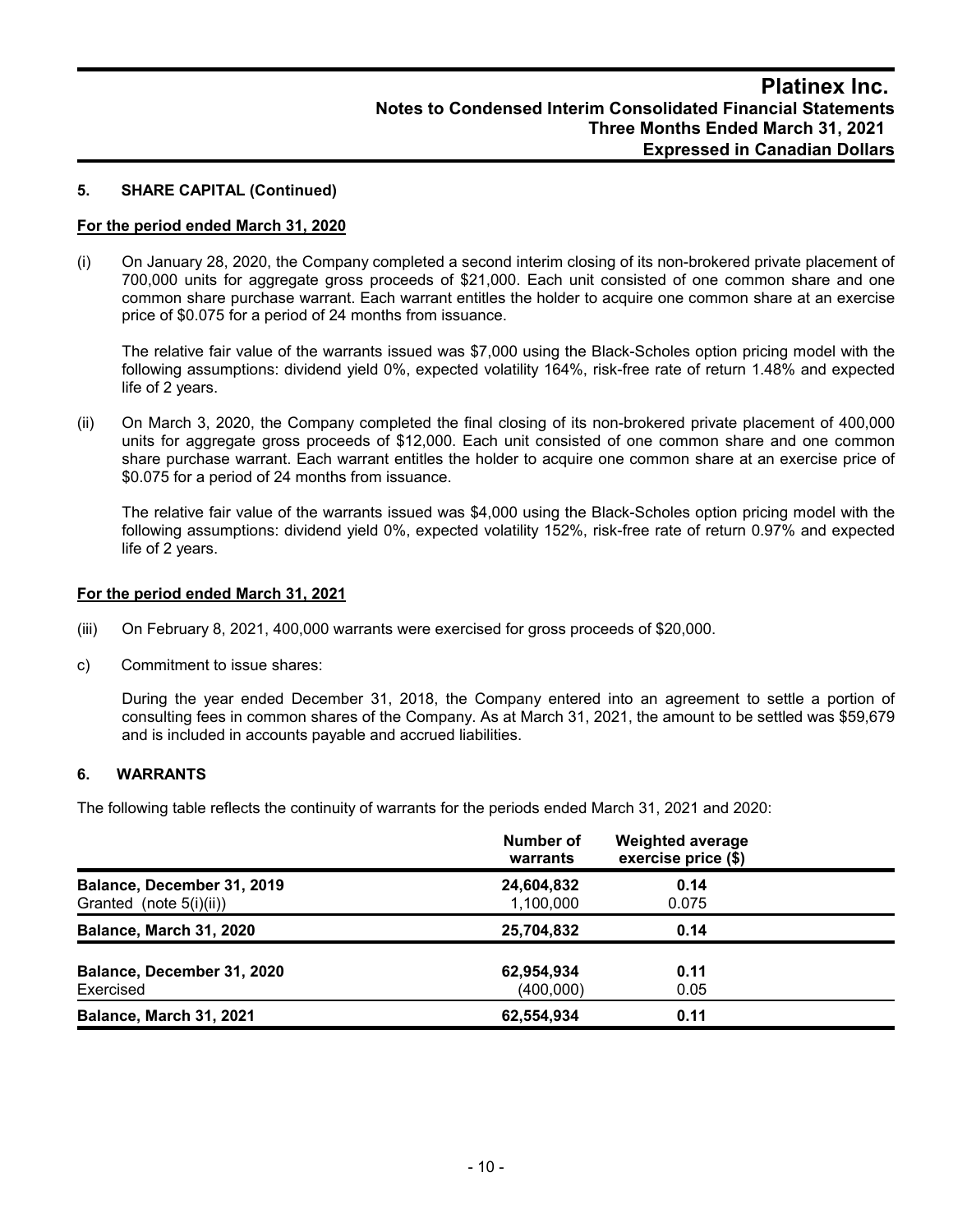#### **6. WARRANTS (Continued)**

The following table reflects the warrants issued and outstanding as of March 31, 2021:

| Date of Expiry    | <b>Number of warrants</b><br>outstanding | <b>Exercise</b><br>price(\$) |  |
|-------------------|------------------------------------------|------------------------------|--|
| June 28, 2021     | 4,583,000                                | 0.10                         |  |
| July 15, 2021     | 160,800                                  | 0.05                         |  |
| August 26, 2021   | 3,333,332                                | 0.075                        |  |
| November 15, 2021 | 12,000,000                               | 0.15                         |  |
| November 25, 2021 | 3,938,500                                | 0.20                         |  |
| January 28, 2022  | 700.000                                  | 0.075                        |  |
| March 3, 2022     | 400.000                                  | 0.075                        |  |
| June 30, 2022     | 408,800                                  | 0.075                        |  |
| July 15, 2022     | 11,843,333                               | 0.075                        |  |
| July 15, 2022     | 2,000,000                                | 0.05                         |  |
| July 15, 2022     | 3,000,000                                | 0.20                         |  |
| December 31, 2022 | 5.715.169                                | 0.10                         |  |
| January 9, 2023   | 750,000                                  | 0.24                         |  |
| August 24, 2023   | 13,722,000                               | 0.10                         |  |
|                   | 62,554,934                               | 0.11                         |  |

#### **7. STOCK OPTIONS**

In October 2005, the Company's Board of Directors approved a stock option plan. Under the terms of the Company's stock option plan, a maximum of 10% of the then issued and outstanding common shares are reserved for issuance to the Company's directors, officers, employees and eligible consultants. The stock option plan was approved by the Company's non-participatory shareholders on May 24, 2006 and is re-approved each successive year at the Annual General Meeting.

The following table reflects the continuity of stock options for the periods ended March 31, 2021 and 2020:

|                                               | Number of<br>stock options | <b>Weighted average</b><br>exercise price (\$) |
|-----------------------------------------------|----------------------------|------------------------------------------------|
| Balance, December 31, 2019<br>Expired         | 8,250,000<br>(650,000)     | 0.07<br>0.08                                   |
| Balance, March 31, 2020                       | 7,600,000                  | 0.07                                           |
| Balance, December 31, 2020<br>Granted (i)(ii) | 9,875,000<br>3,725,000     | 0.08<br>0.08                                   |
| <b>Balance, March 31, 2021</b>                | 13,600,000                 | 0.08                                           |

(i) On February 18, 2021, the Company granted stock options to purchase 3,125,000 common shares at \$0.08 per share to a senior officer, directors and consultants. The options will expire on February 18, 2026. The options vested immediately and were valued at their grant date fair value of \$0.052 per option for a total of \$162,500 using the Black-Scholes option pricing model with the following assumptions: expected dividend yield of 0%; expected volatility of 179%; share price of \$0.055; exercise price of \$0.08; risk-free interest rate of 0.59% and an expected life of 5 years.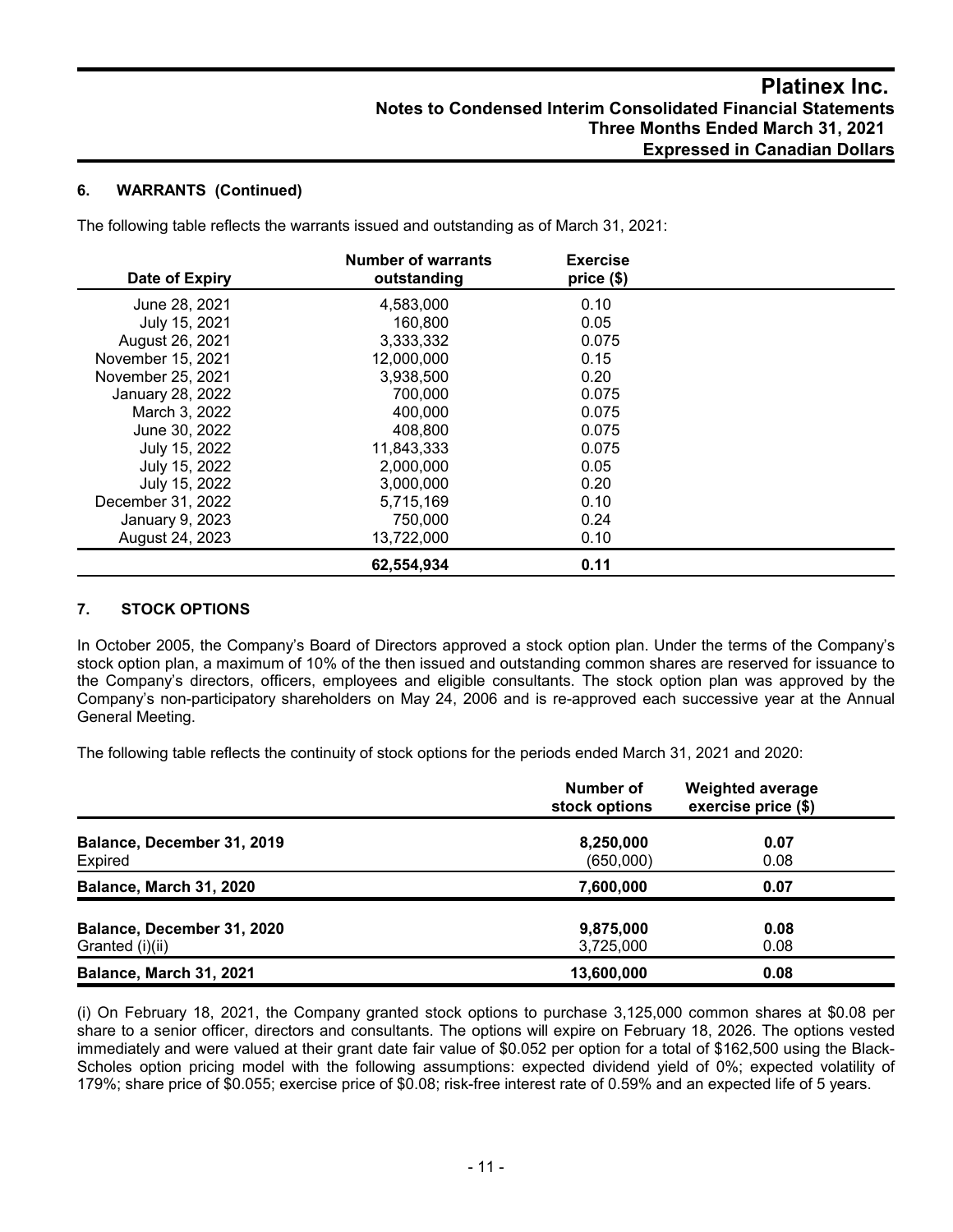## **Platinex Inc. Notes to Condensed Interim Consolidated Financial Statements Three Months Ended March 31, 2021 Expressed in Canadian Dollars**

#### **7. STOCK OPTIONS (Continued)**

(ii) On March 29, 2021, the Company granted stock options to purchase 600,000 common shares at \$0.07 per share to an advisor and a consultant. The options will expire on March 29, 2026. The options vested immediately and were valued at their grant date fair value of \$0.057 per option for a total of \$34,200 using the Black-Scholes option pricing model with the following assumptions: expected dividend yield of 0%; expected volatility of 177%; share price of \$0.06; exercise price of \$0.07; risk-free interest rate of 0.97% and an expected life of 5 years.

The following table reflects the Company's stock options outstanding and exercisable as at March 31, 2021:

| <b>Expiry date</b> | <b>Options</b><br>outstanding | <b>Options</b><br>exercisable | <b>Exercise</b><br>price (\$) | Weighted<br>average<br>remaining<br>contractual life<br>(years) |  |
|--------------------|-------------------------------|-------------------------------|-------------------------------|-----------------------------------------------------------------|--|
| September 7, 2021  | 550,000                       | 550,000                       | 0.05                          | 0.44                                                            |  |
| September 18, 2022 | 1,700,000                     | 1,700,000                     | 0.10                          | 1.47                                                            |  |
| August 1, 2023     | 1,200,000                     | 1,200,000                     | 0.07                          | 2.34                                                            |  |
| August 17, 2023    | 100.000                       | 100,000                       | 0.07                          | 2.38                                                            |  |
| April 23, 2024     | 200,000                       | 200,000                       | 0.05                          | 3.07                                                            |  |
| November 1, 2024   | 1,000,000                     | 1,000,000                     | 0.05                          | 3.59                                                            |  |
| July 24, 2025      | 3,175,000                     | 3,175,000                     | 0.085                         | 4.32                                                            |  |
| August 14, 2025    | 200,000                       | 200,000                       | 0.07                          | 4.38                                                            |  |
| August 17, 2025    | 300,000                       | 300,000                       | 0.07                          | 4.38                                                            |  |
| September 2, 2025  | 650,000                       | 650,000                       | 0.06                          | 4.43                                                            |  |
| October 8, 2025    | 800,000                       | 400,000                       | 0.065                         | 4.53                                                            |  |
| February 18, 2026  | 3,125,000                     | 3,125,000                     | 0.08                          | 4.89                                                            |  |
| March 29, 2026     | 600,000                       | 600,000                       | 0.070                         | 5.00                                                            |  |
|                    | 13,600,000                    | 13,200,000                    | 0.08                          | 3.73                                                            |  |

#### **8. RELATED PARTY TRANSACTIONS**

Related parties include the Board of Directors and other key management personnel, close family members and enterprises that are controlled by these individuals. Related party transactions are conducted in the normal course of operations and are measured at the exchange value (the value amount established and agreed to by the related parties).

The following summarizes the Company's related party transactions for the periods:

|           |       | March 31, | <b>Three Months Ended</b> |
|-----------|-------|-----------|---------------------------|
|           | 2021  |           | 2020                      |
| Rent paid | 1.500 | \$        | 1,500                     |

Key management personnel is defined as those persons having authority and responsibility for planning, directing and controlling the activities of the Company, directly or indirectly, including any director (whether executive or otherwise) of the Company. The Company's key management personnel include the Chief Executive Officer, the Chief Financial Officer and the Corporate Secretary.